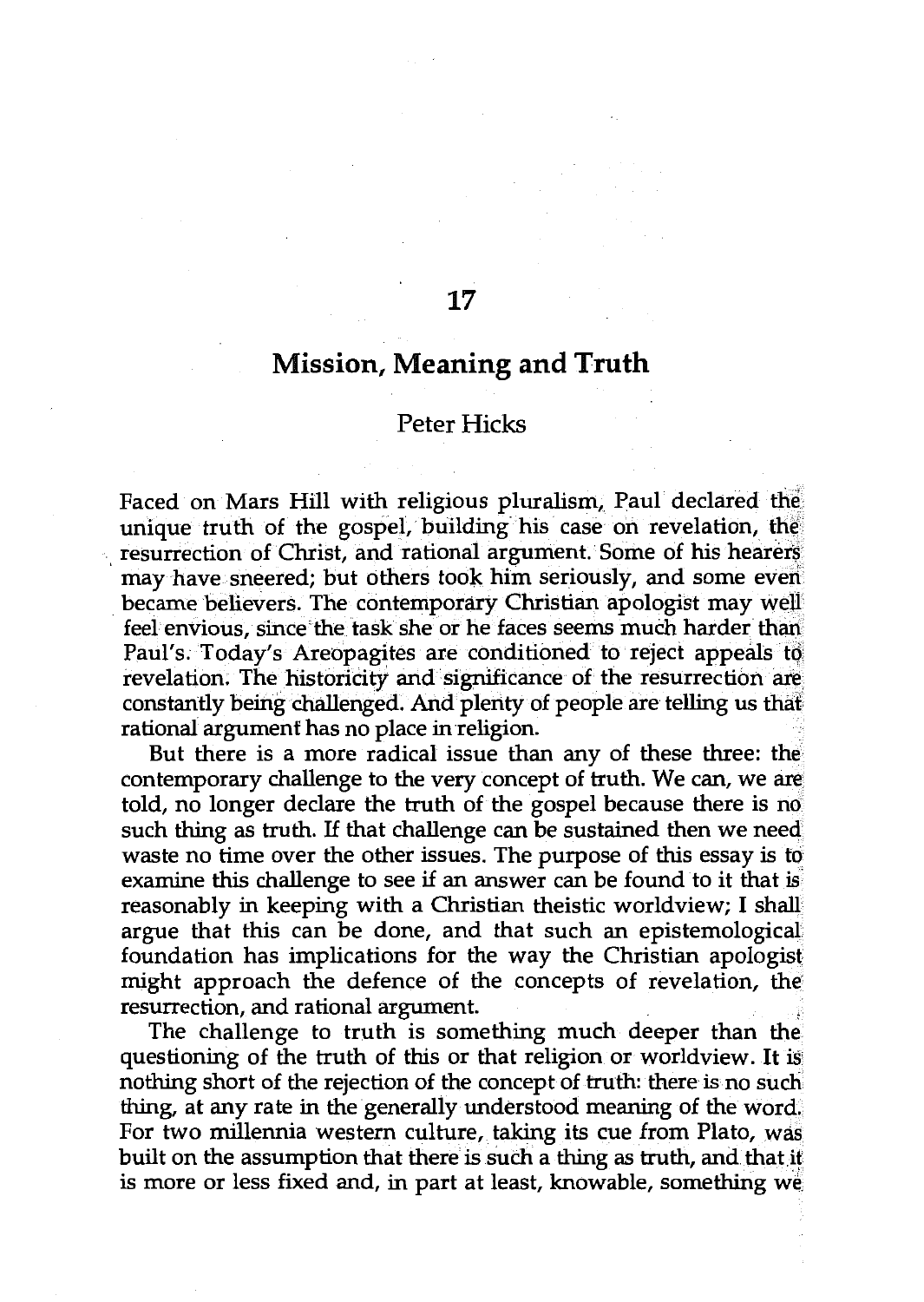can discover, grasp, depend on, and, in a sense, be subject to. We may not all immediately agree what the truth is; but such is its riatute that truth itself holds the key to settling.disagreements; one claim to truth can be set over against another, and by careful investigation and rational enquiry, the claim that is true can be rderttified; the alternative claim is therefore seen to be false, and necessarily will give way to the authority of the truth. The great scientific enterprise of the last four centuries depended on this approach, and could not have existed without it. And still today the vast'majority of our thinking and communicating and doing takes it for granted.

The past one hundred years has seen the disintegration of this traditional western concept of truth. It has been claimed that, at any fate in the form in which we have inherited it, it is philosophically untenable; It may have worked, it may have unlocked the door to all sorts of advances in learning and wisdom and scientific discovery, but it cannot itself be true. All our so-called truth has been built upon a falsehood.

 $*$  The argument can take a number of forms, but in essence is simple. One form would start with the statement that any claim to truth, whether it be 'The cat is on the mat' or 'Jesus rose from. the dead', needs to be evaluated or verified in order to be accepted as truth: To do this we need some basic principles of evaluation or verification. But before we can use these we have to ask, 'Are these principles true?' To answer that we need some meta-principles by which we can evaluate our principles. But then how do we check that the meta-principles are true? And so we are launched on an infinite regress, with no hope of ever finding a fixed point on which the truth of all else can depend.

*1*  Another form of the argument is based on the observation that it is perfectly possible for something that has long been accepted as true to be shown to be false, For thousands of years everyone believed the earth was flat. Indeed, they not only believed it, they knew it, they were certain of it; they had excellent evidence for it; the earth's flatness was an undeniable truth. But if such a long established and universally agreed 'truth' can be overthrown, then any truth can be overthrown. However psychologically certain we may be, we can never be epistemologically certain of anything; we may only ever have opinions or beliefs, never truths.

 $\mathbb{R}$  A third form of the argument points out that I am never aware of any object. I am only ever aware of my awareness of the object. I may 'think I am looking at a sheet of white paper; but I can never claim that or know that. The most I can claim is that I am having an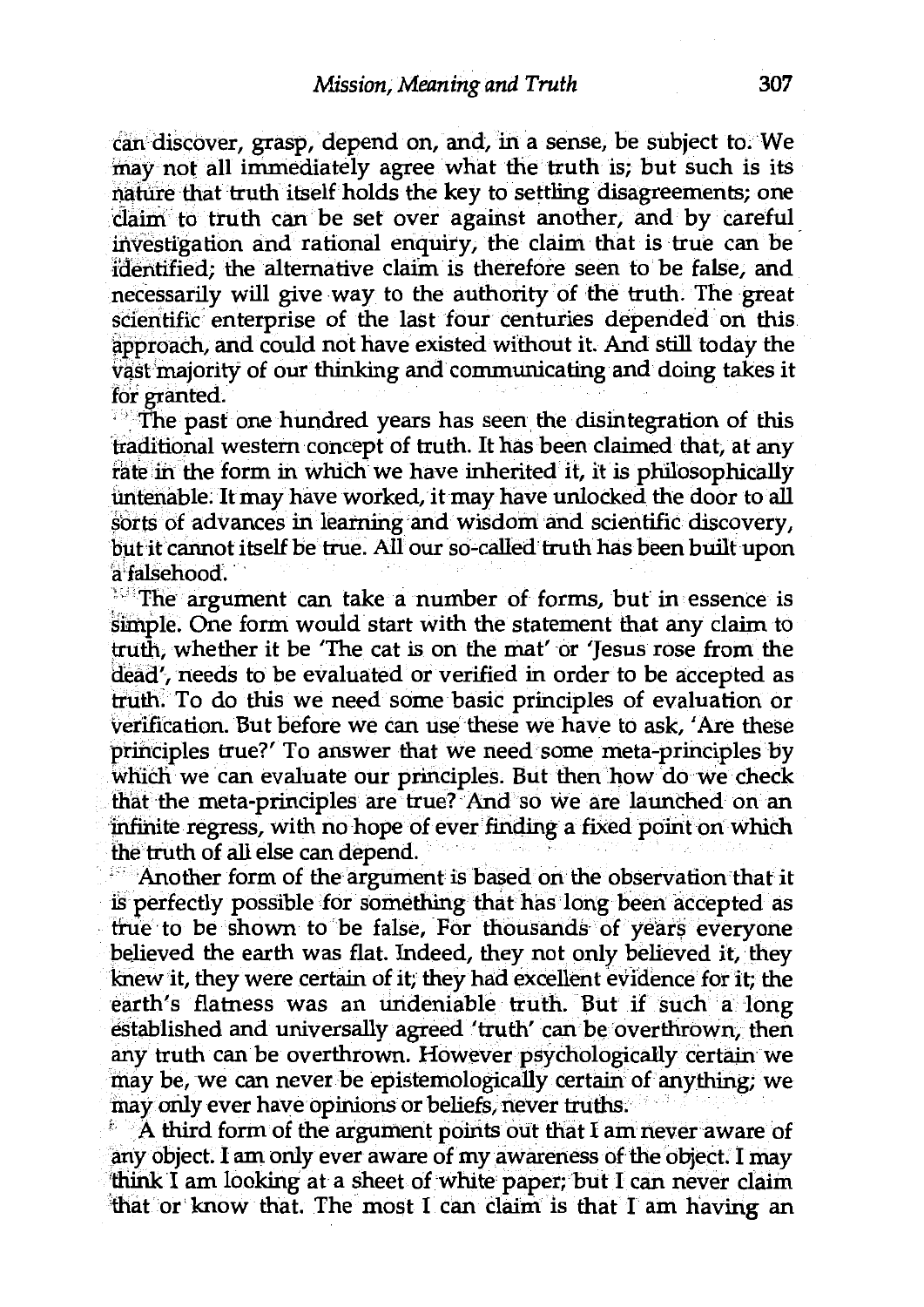experience of what I interpret to be whiteness, paperness, and so on. So if I start making claims about facts, knowledge, truth, or an objective world outside of me, all I am doing is describing my subjective mental state. I am saying nothing about the real world; and while I may claim to be giving an accurate, and so true, description of my mental state,  $\overline{I}$  cannot claim to be be producing truth about anything other than that.

Faced with these arguments, two possible courses are open to us. We can accept that the concept of truth as it has traditionally been understood over the last two thousand years has been destroyed and therefore must be abandoned. If we are going to continue to use the word, it must be with a radically new meaning: truth can no longer be objective and fixed, discoverable and regulative; it can only be subjective and relative, truth-for-me, which I adopt or abandon according to whim. Alternatively, we can seek to discover a justification for retaining the traditional concept of truth (or something very like it) as something objective and fixed, and to find an answer to the arguments brought against it. The incentives to do this are high; has not the traditional concept served us admirably for two millennia? Are we really to say it was all a false scent, and opt for the chaos of relativism instead?

The option of abandoning the traditional concept of fixed objective truth in favour of relativism can be traced back to a number of possible sources, but perhaps has its main roots in Kant's concession that we can know nothing about things as they are in themselves, but only about 'appearances'. For many who followed him this meant that our knowledge does not arise in any way from the real external objective world (if any such exists), but rather from the mind of the knower. The whole process of knowing starts and finishes with the knowing subject. I can only ever know that I am having an experience which I interpret as seeing a red post box; I can never make any claims to truth about the existence of post boxes or even of redness.

The two most influential streams of western philosophical thought since Kant have both tended to lead to relativism. Existentialism has focused attention on the subjective; in protest against the overwhelming tendency of the objectivist 'scientific' worldview to destroy the self by reducing it to a machine, the existentialists insisted on the primacy of the subjective; what is real is the existing person, the self: 'truth is subjectivity'. Empiricism for a century and more sought to validate and build on the objective principles of the scientific enterprise, climaxing in logical positivism's confident verificationist assertion of what is and is not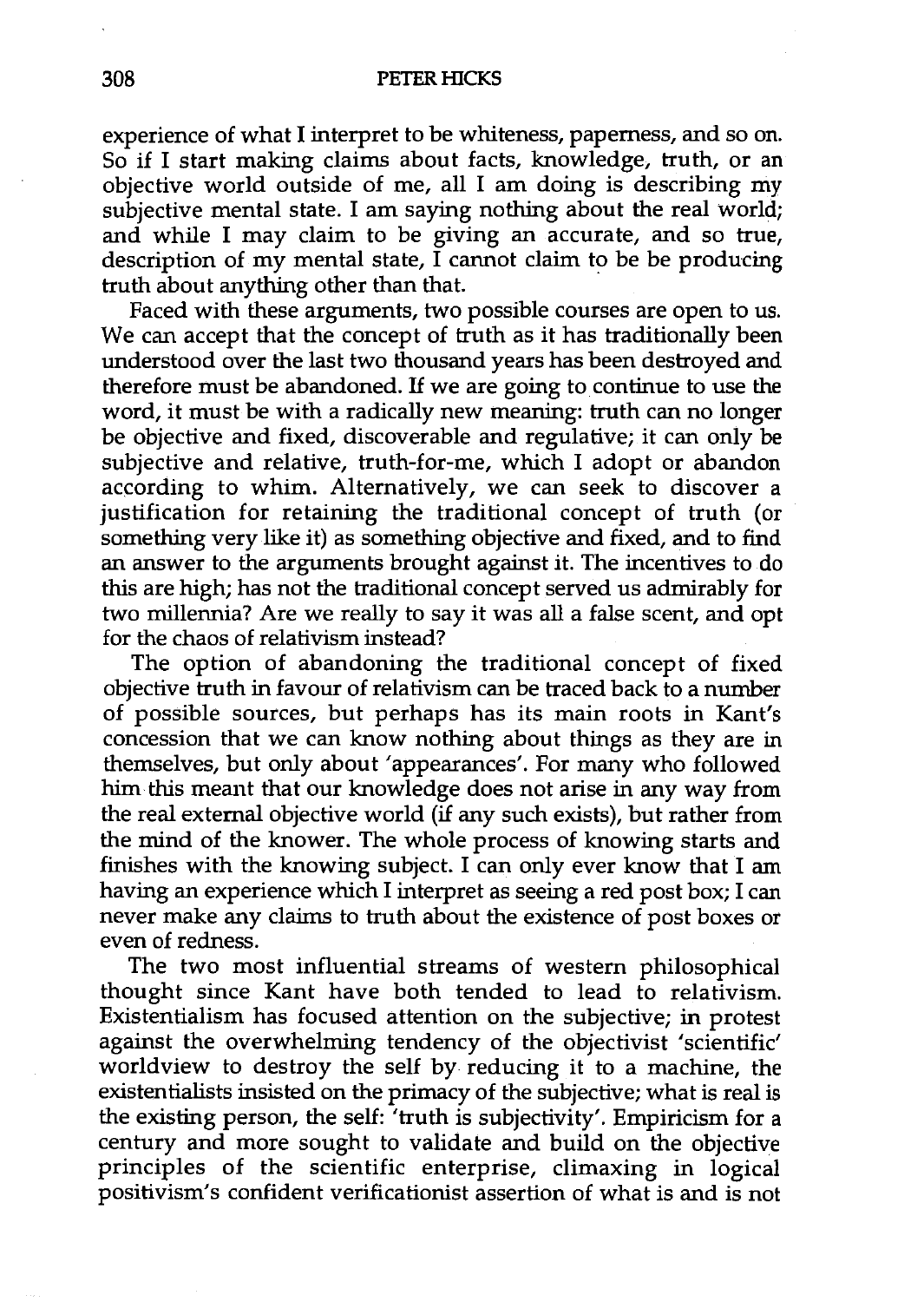objectively knowable and so capable of being true. But logical positivism collapsed into Wittgensteinian relativism, conceding that there was no justification for its claim that the criterion of possible empirical verification supplied the one and only basis for knowledge and truth. The logical positivist's claim was no more and no less valid than, the existentialist's, or the theologian's, or the Marxist's or the poet's. All claims were valid within their own fields; but, equally, none was able to pass any judgment on what was outside their field, nor was there any way of adjudicating if apparently conflicting claims were put forward.

Another strong influence towards epistemological relativism came from the spread of relativism through other disciplines. Aesthetics and ethics were fertile breeding grounds: it was easy to argue that 'Beauty is in the eye of the beholder', and that concepts of right and wrong were often dependent on circumstances, presuppositions, time, place, and so on. The softer disciplines like sociology, anthropology and history found it liberating to realise that there was no one definitive way of seeing and understanding a culture or society or historical event. More recently several areas of science have abandoned the claim to be providing definitive truth about the world as it really is, and moved to talk of 'models' or 'paradigms', none of which are in themselves right or wrong, true or false, but rather pragmatic ways in which, for a time, we choose to view the world.<sup>1</sup> Even the disciplines of maths and logic have to face the challenge that there is no one definitive mathematical or logical system; truth even there is not fixed or absolute. In all these areas knowledge and truth have become relative to time, place, culture, circumstance, presuppositions, conceptual framework, and standards of evaluation. We have moved from truth to truth-for-me at this time and in these circumstances.

Despite all this, epistemological relativism is untenable. It falls to a variation of the 'All Cretans are liars' puzzle. The relativist claims

<sup>1</sup> It is generally held that Thomas S. Kuhn's concept of *paradigms* as developed in *The Structure of Scientific Revolutions* (Chicago: University of Chicago Press, 1970 2nd edn), entails the abandonment of science's claim to be presenting definitive truth in that Kuhn specifically states there is no independent rational or methodological court of appeal that can uphold one paradigm over against another; paradigm shifts are not caused by evidence or argument. While Kuhn felt" that this did not necessarily undermine the rationality of science, Paul Feyerabend, *Against Method: Outline of an Anarchistic Theory of Knowledge* (London: Verso, 1993 3rd edn), has argued for 'epistemological anarchism', in that historically and philosophically scientific advance is always nonrational, even anti-rational; the logical outcome of Kuhn's position is pure relativism or scientific pluralism.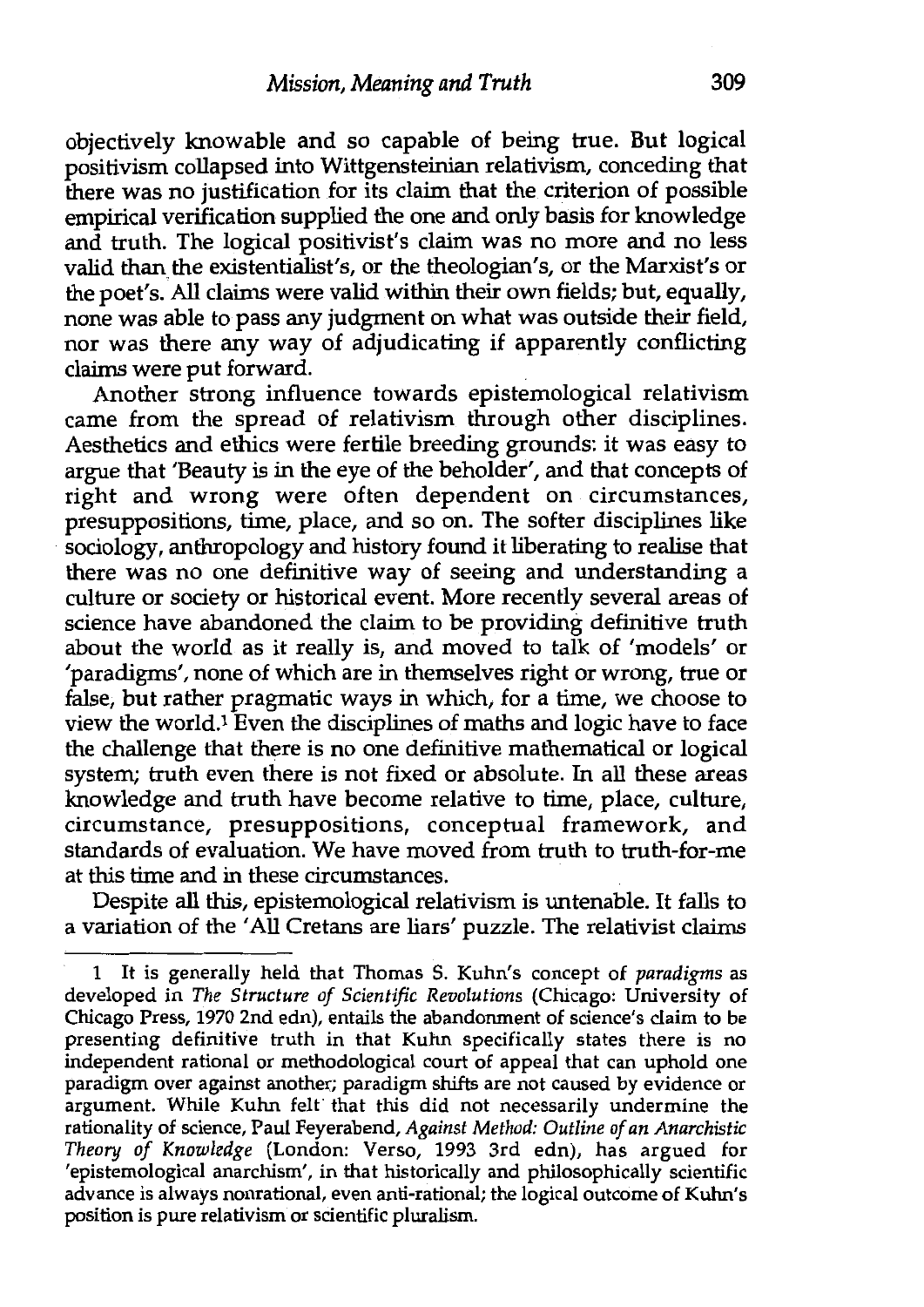absolute truth for the assertion 'No truth is absolute'. Any claim to truth ('true-for-me') is, for the relativist, right and true; but this means of course that as well as the relativist's claim being right and true, the anti-relativist's claims ('Relativism is incoherent', 'There are absolute objective truths', etc. ) are equally right and true. But this doesn't just remove the distinction between right and wrong, true and false: it makes the concepts meaningless. Relativism cannot make statements about what is true (even true-for-me) or claim that it is a true or right epistemological theory without emptying the concepts of truth and rightness of meaning. To put it another way, the very concept of relativism is parasitic on the concept of objective truth, the thing whose existence it is denying.

That brings us to a further argument against relativism. If held consistently, it produces solipsism. Let us assume I make the statement 'London Bible College [LBC] is in Northwood'. The epistemological relativist has no problems with that; it is clearly true for me that LBC is in Northwood. But, as far as he or she is concerned, if Agatha states 'LBC is in New York', her statement is equally true, that is, true for Agatha. Fair enough; but I would like to meet Agatha; I would like to know what she is trying to do when she says 'LBC is in New York'. Perhaps several members of LBC teaching staff are at a conference in New York City, and she means that there is a valid LBC presence there. Perhaps 'New York' is Agatha's way of describing a London suburb to the north-west of Harrow. Given something like this, the difficulty between me and Agatha disappears; I am able to make sense of what she is claiming to be true. If talking together fails to resolve the difficulty, I might try producing other people, who know both LBC and New York, and who state most clearly that LBC is in London. If that doesn't help I could take Agatha to LBC, and show her round the site, pointing out the on the ground evidence that it is not in New York; we could even get a plane to New York and search every inch of ground there for LBC. Maybe there would be other things I could do, but when I've tried them all and they have all failed, I must arrive at a point where her statement not only appears untrue, but it has no meaning. I have tried to understand what she is saying; I've explored all possible means of squeezing significance from her words; but now I have to give up. There is no meaning; all the conceivable information content of it has been found wanting; she is saying nothing; no communication is happening when she speaks those words. Epistemological relativism leads to the loss of meaning and the impossibility of communication. The price of 'true for me' is silence. The concept of independent objective truth is foundational for the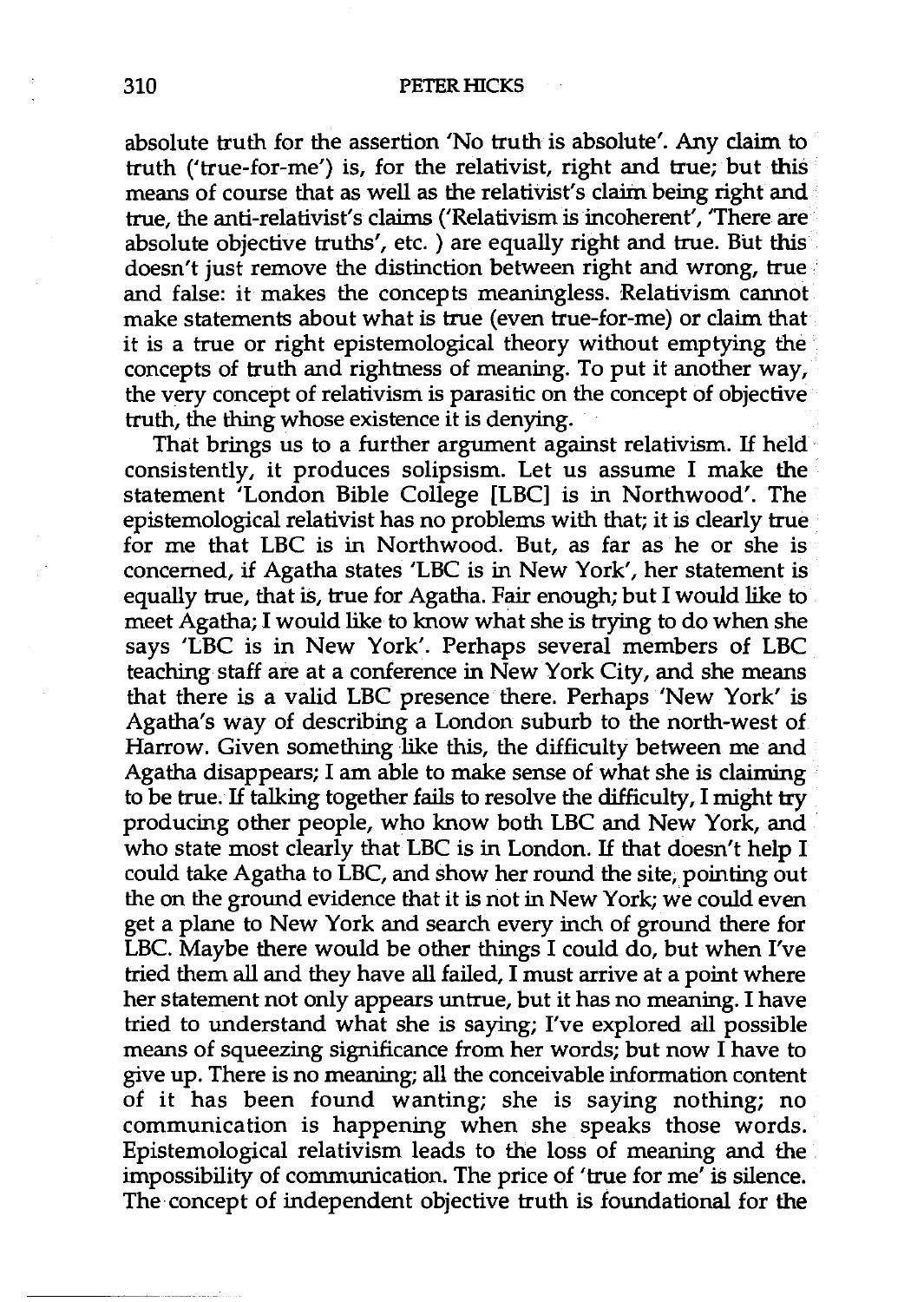existence of meaning and communication, and for the developing of relationships and the sharing of ideas which lie at the heart of what it means to be human.

: Some relativists may be quite happy to accept this, and remain silent. Many will accept it and inconsistently continue communicating, even trying to argue the truth of epistemological relativism, assuming, for the sake of their argument, its falsehood. Many will claim that even if relativism is untenable in epistemology, it still applies in other disciplines; though we may have to concede the need for some independent truth, say. on the whereabouts of LBC, we can still refuse to allow the possibility of, say, independent ethical or theological truth.

.... But I suggest the same argument applies in all areas of relativism. Take the case of ethical relativism, something so well established that few would dare challenge its orthodoxy. Granted that the amount of flexibility in the application of ethical principles is very great, I suggest that for ethical statements to have any meaning at all there must be at least some agreed and accepted independent objective standard of goodness, badness, rightness, wrongness, and the like. Without it, statements that 'X is right for me' will be meaningless; we have to agree, at least minimally, what 'right' means before we can communicate.2 So, while there is a great deal of relativism in ethics, it cannot be true to say that ethics are totally relativistic, that there is no independent objective truth in the field of ethics. There must be at least. some; otherwise meaning and communication in the field will be impossible.

Relativism, then, cannot be held consistently. And if it cannot be held consistently it should not be held at all. To avoid solipsism and preserve meaning, communication, relationships, knowledge, culture, and all that makes us human, we must find an alternative that can be held consistently. And that, for most, is the problem. Anti-relativists have found it very difficult to develop viable theories which will take the place of the traditional concept of truth and save us from relativism. That fact in itself, of course, does not establish that it cannot be done.

<sup>2</sup> I am not necessarily arguing here for the objective existence of 'the right' or 'the good' in some kind of Platonic sense, through such a case could perhaps be made. My argument applies whatever concept of 'rightness' or 'goodness' is used: e.g. the greatest happiness of the greatest number, the conservation of earth's resources, or whatever. For any such criterion to be meaningful there must be agreement over the objective reality of 'the greatest number', 'happiness', 'the earth', 'resources', and the like.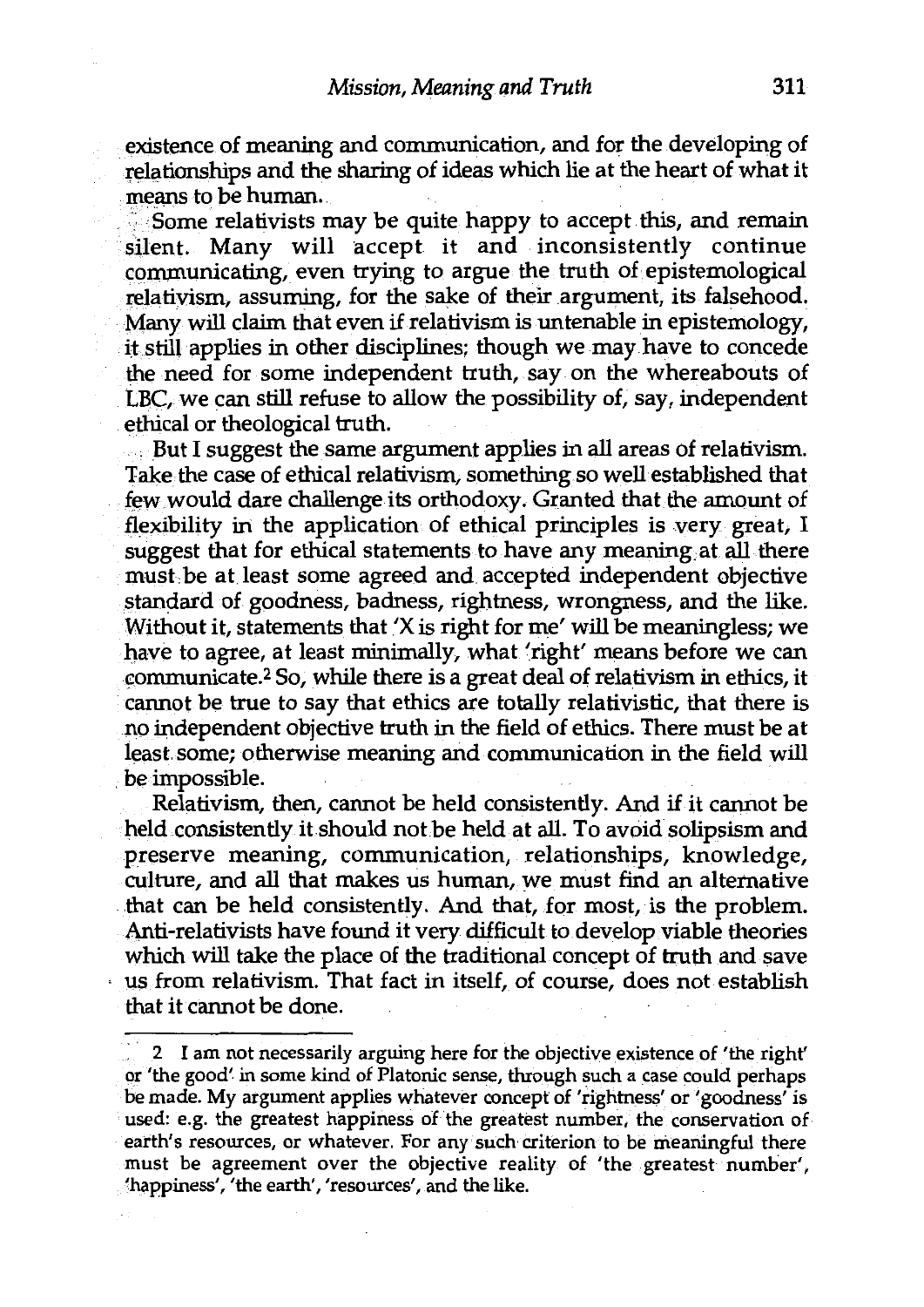Let us see how far we have got. I have argued that total epistemological relativism is untenable. There must be some such thing as fixed objective truth. But I have argued this not by refuting the arguments against the traditional concept of truth so much as by showing the impossibility and unlivability of relativism; the relativist can only claim rightness and truth for her or his position, and attempt to convert me to it, by denying its central thesis. We will return to a consideration of the arguments later, but first we will look a little more specifically at what constitutes objective truth, and allow this to lead us into a fuller concept of truth than the one that has been used by those who have been keen to argue for relativism.

As soon as we make the claim that there is such a thing as fixed objective truth, we have to face the question: 'Where can we locate · this truth, or at least some of it?' After all, we are no further forward than Kant was if we believe in objective truth but can never decide what is objectively true and what is not. So where can we find things we can confidently call 'objective truths'?

Our discussion above has already supplied us with one or two candidates. At the very least, statements like 'Relativism is untenable' are true. Arising from that, we can go on to claim that, however great our doubts about the shape of the earth, the statement, 'If the earth is spherical it is not flat, and if it is flat it is not spherical', is also true. But this kind of statement, though it establishes the existence of some objective truths we can be sure of, hardly satisfies. What we want is practical down-to-earth objective truth; we want to be able to decide which of the two statements 'LBC is in Northwood' and 'LBC is in New York' is the truth.

It is this difficulty of providing a clear cut answer to the question of how we distinguish what is true from what is false that lies at the root of the objections to the traditional concept of truth. All the answers that have been put forward seem to be inadequate. Someone might suggest, for instance, that something is true if it is beyond doubt. Thus  $2 + 2 = 4$  and 'My name is Peter' are true because no one doubts them; 'Bristol Rovers are the best football team in Britain' is not true because a substantial number of people would have their doubts about it. Unfortunately for this theory, sceptical philosophers have found no difficulty in doubting just about everything; if immunity from doubt is the test of truth, there is very little truth left. Nor does it help if we revise the criterion for truth to something that most people do not in fact doubt, since this falls to the flat earth objection.

An alternative approach is to set the criterion for truth in the area of proof or evidence. A thing is true if we have proof or sufficient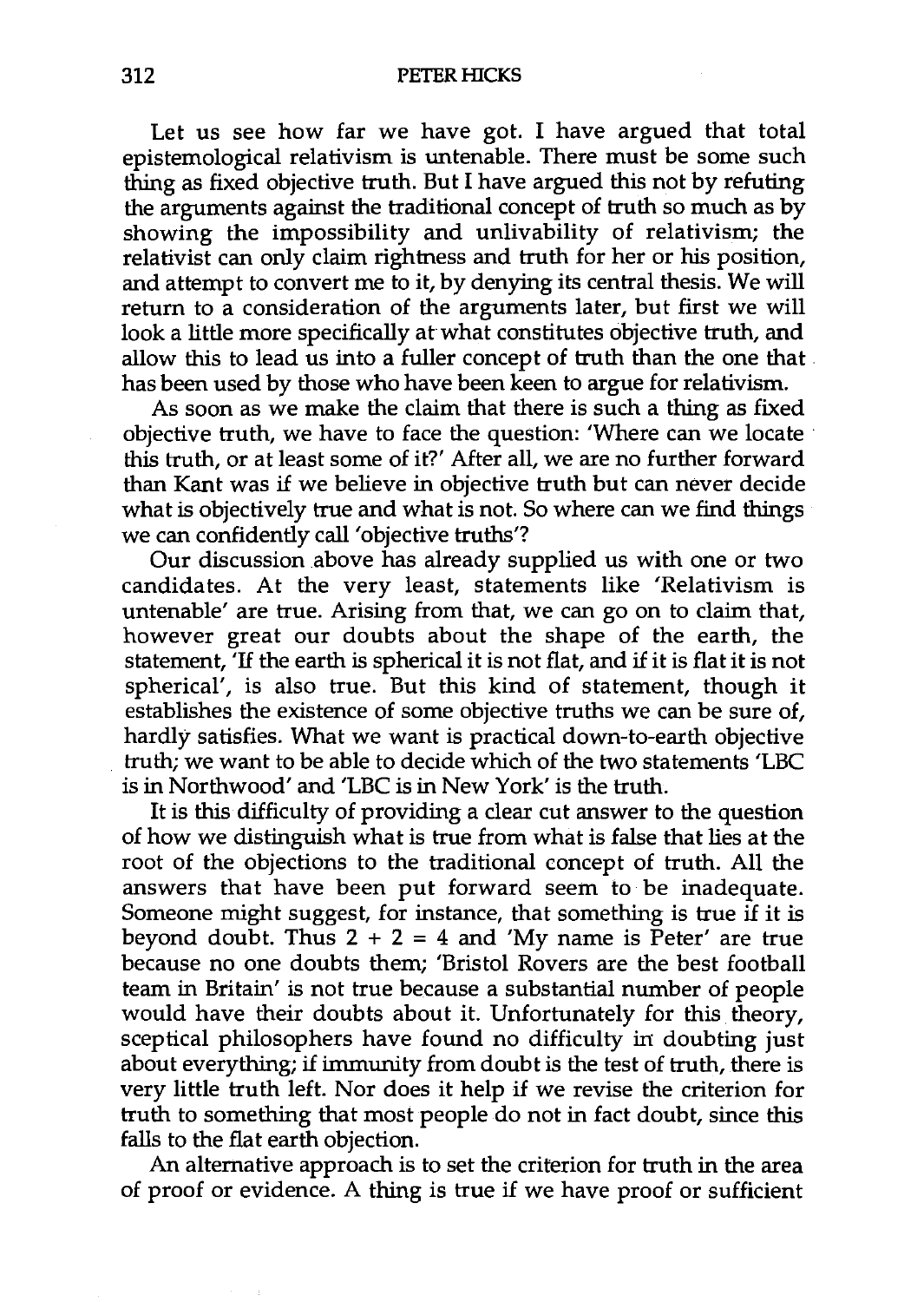evidence for it. fu support of my name being Peter I can produce documentation, the testimony of those who know me, and so on. fu support of Bristol Rovers' champion status we would need to produce evidence that they have won the league, the cup, the cupwinners' cup and so on. The problem here is to decide what constitutes proof or sufficient evidence. The sceptic can always challenge the offered proof and demand something better. Granted Bristol Rovers have won just about everything this year, Manchester United are still better because the Rovers' victories were the result of lucky flukes and poor refereeing. And if the sceptics want to be really philosophical they can go back even further, and ask, How can you prove that there is such a team as Bristol Rovers? How can you prove that they aren't a product of your dreaming?

Given the demand for total freedom from doubt or irrefutable proof as the criterion for truth the sceptic seems set to win. But these, of course, are not the only possible criteria. True, they have been the central criteria for the past three and a half centuries, ever since Descartes and Locke launched western thought into the rationalistic mind-set of the Enlightenment. But there are many who would argue that the Enlightenment's stress on the centrality of reason was overdone, if not totally mistaken. There is more to human personhood than reason; our awareness of truth is something more than simply the exercise of our reason. It arises from who we are and what we experience as much as from how we reason.

Leaving the rationalistic doubts of the sceptical philosophers on one side for the moment, there are three things that most of us would claim we can be sure of. One is that we do have experiences. The second is that these experiences are not random, unconnected, or meaningless; as we might expect if they were the product of our dreaming or whatever. Rather, they cohere, they work as an integrated whole; things fit together. They follow a consistent pattern which we can grasp; we can discover purpose and meaning, and even predict what is going to happen. Further, we are such that we are able to be involved in them; we can live with them, cope with them, react to them, and affect their course; our involvement is meaningful, significant, and real. True, there are some things, like mirages and dreams, which, on first encounter, do not appear to fit; but they are very much the exception, and further reflection finds ways of fitting them in too. Thirdly, the only way we can live with our experiences and cope with their meaningfulness and coherence is to assume that what we are experiencing is real and objective; that is to say, our experiences give us real objective truth about the world around us. However philosophically sceptical I may be about the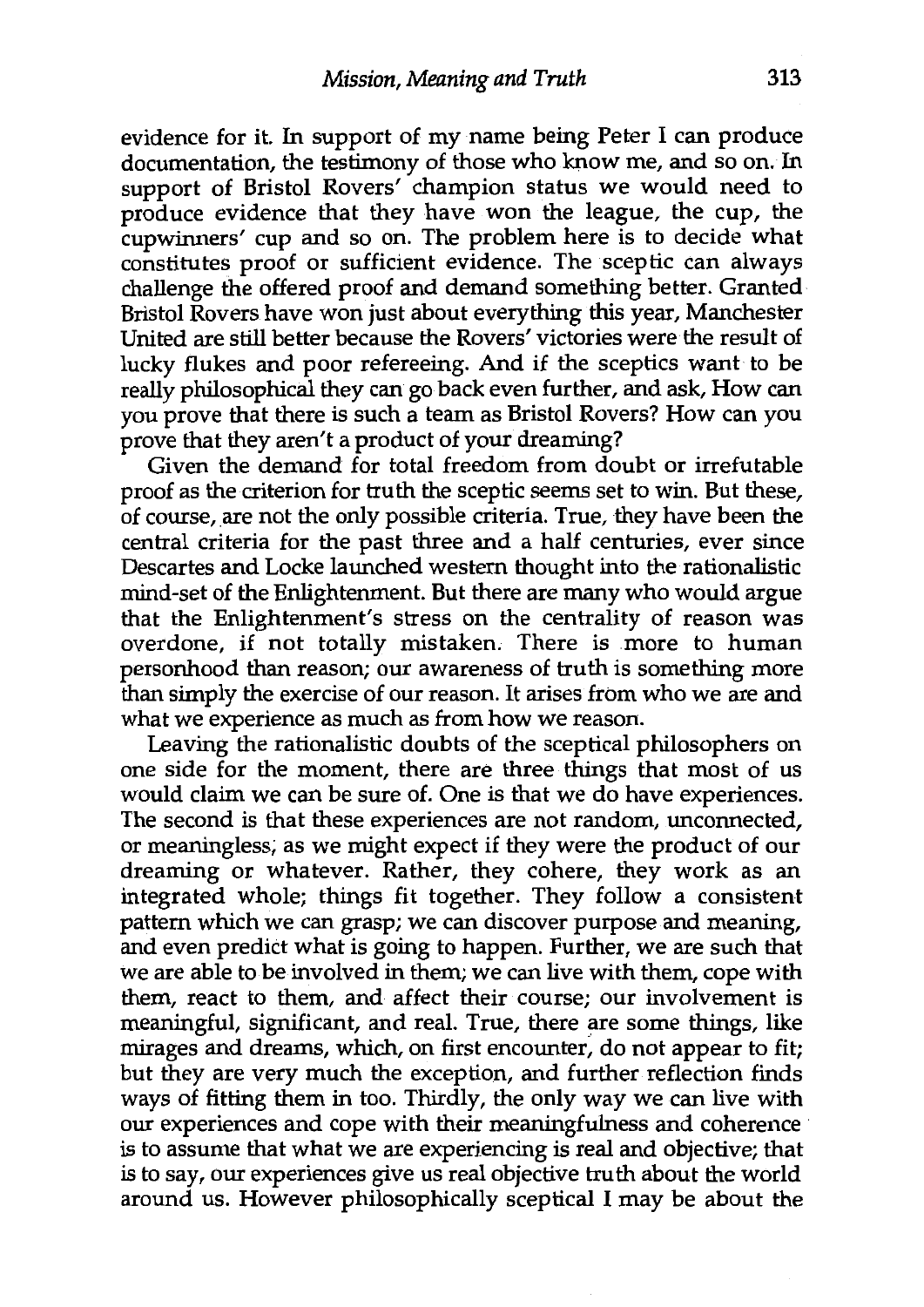difference between a wall and a doorway, I can only continue to cope with living in the world if I assume the truth that I cannot walk through walls. However vehemently I may assert that LBC is in New York, I will only get paid if I fulfil my teaching obligations in London.

There are two significant steps here. The first is that of allowing our experience as much authority in the forming of beliefs as Enlightenment thinkers allowed reason. The sceptic is not to be allowed to rob us of the conviction that experience is a valid means of discovering truth. We *experience* as well as *reason.* The second step is that of accepting that we are not isolated detached observers of the world. We belong to the world and the world, in a sense, belongs to us. Our experiences can only make sense and be consistently lived with if we assume that as experiencing beings we are directly involved and interacting with what is real and objective. We are part of the world; our experiences are of the world; they come from the world; they are the world doing something to us; and, in our turn, we, as we experience things, have an effect on the world. Besides experiencing and reasoning we *relate.* We make sense of our experiences and our relationships on the understanding that they are of objectively existing reality that can be truly known; the consistency, predictability, and so on, of our experiences make this assumption inevitable.<sup>3</sup>

So, for example, David Armstrong, a contemporary Australian philosopher, has paralleled the relationship between a person and a truth with that between a thermometer and the temperature. A thermometer measures temperature accurately because there is a law-like relationship between the two. In the same way, confronted with a tree, I can have a true belief that there is a tree there because there is a law-like connection between myself and my experience and the external world. Just as a thermometer measures the heat and accurately describes it, so I experience and form true beliefs about the things around me. As a further step I then go on to infer further truth on the basis of the truths arising from direct experience.

How does this happy state of affairs arise? Some may choose to accept the correlation between the objective world and our ability to experience it and know truth about it as an inexplicable brute fact. Others will seek an explanation in the context of the evolutionary process or anthropic principle. The traditional answer, involving the concept of design and so a Designer, has recently come very much

<sup>3</sup> The three elements I have identified may well not be exhaustive; and the relationship between them will doubtless require further exploration.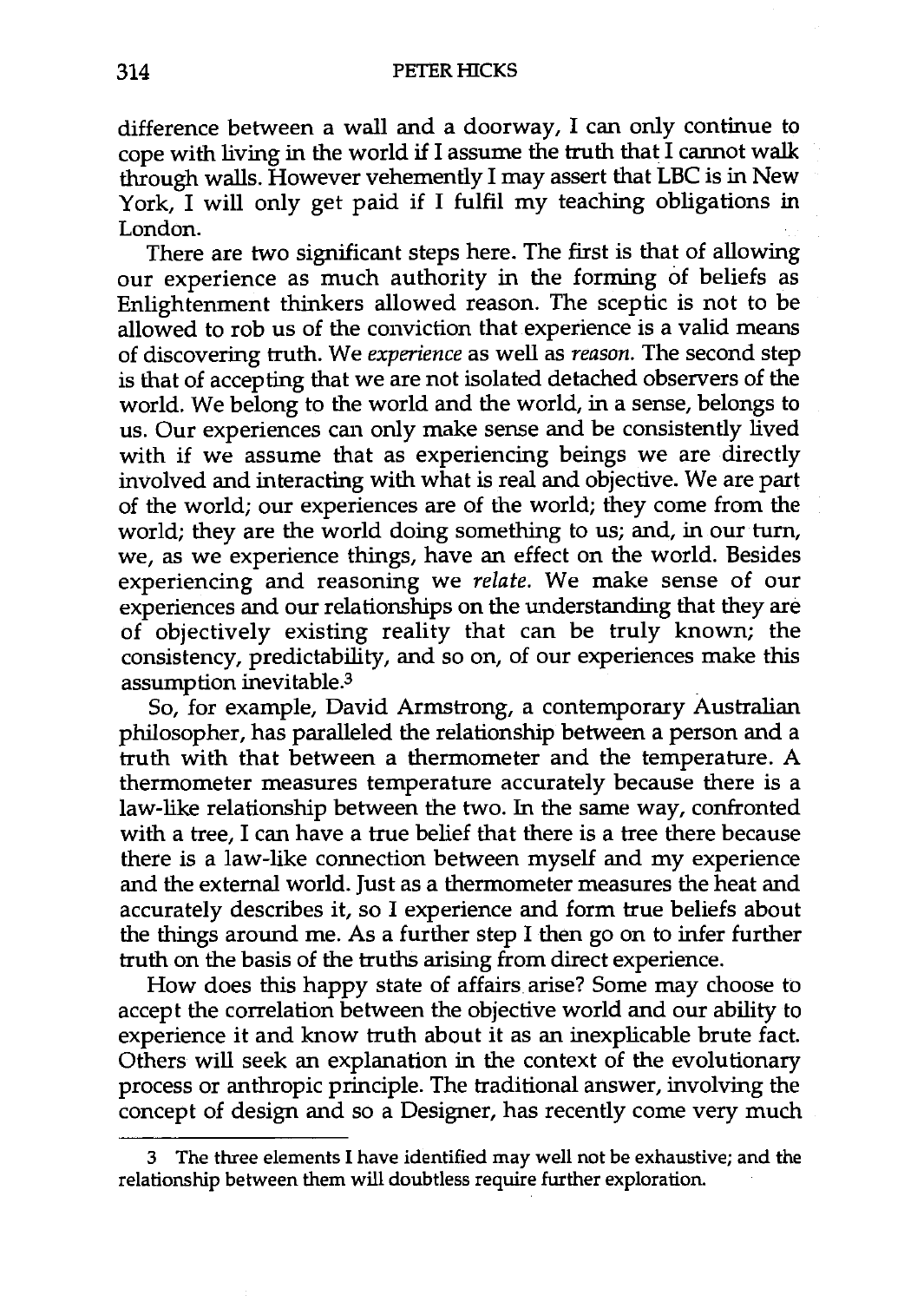back into fashion, ranging from Francis Schaeffer's argument for the epistemological necessity of the existence of God to Alvin Plantinga's carefully argued trilogy on epistemological warrant, in which he invokes concepts of 'proper function' and 'design plan'.4 It is surely more than coincidence that the rise of relativism coincided with the rejection of the concept of God as foundational, as is so vividly illustrated in Nietzsche's 'God is dead' passage.<sup>5</sup>

This is by no means to reject the role of reason in our finding and knowing of truth. Indeed, without it we could know no truth at all. What we are rejecting is the view that reason is the sole criterion for what is objectively true and can be allowed arbitrarily to set on one side the data of experience and of human relating. Rather, these are to be accepted as foundational; reason then has a vital role in analysing and building on them.

It is at this point that we can frame an answer to the three arguments against objective truth we looked at above. In introducing them I suggested they were in a sense three forms of one argument; the brief answer to all three is to reject their implicit demand that the test of truth is total rational justification. The first two arguments claim that we can only call something true if it can be exhaustively verified or if it is indubitable. The third allows no credence or authority to be given to the data of experience. Our discussion has

<sup>4</sup> For what he calls 'a particularly powerful argument from truth to God' see Brian Hebblethwaite, *The Ocean of Truth: A Defence of Objective Theism*  (Cambridge: CUP, 1988), eh. 7. Hebblethwaite argues that metaphysical realism (the conviction that what we are aware of is truly there) is inescapable both from the starting point of common sense and of science. But the metaphysical realist needs to find adequate explanations for two things: the givenness of the objective world, and the existence of minds that can comprehend it. The best way of supplying such explanations is to posit 'an infinite creative Mind that makes things what they are and preserves them as what they are for us to discover'.

<sup>5 &#</sup>x27;Whither is God? I shall tell you. *We have killed him* - you and I. All of us are his murderers. But how have we done this? How were we able to drink up the sea? Who gave us the sponge to wipe away the entire horizon? What did we do when we unchained this earth from its sun? Whither is it moving now? Whither are we moving now? Away from all suns? Are we not plunging continually? Backward, sideward, forward, in all directions? Is there any up or down left? Are we not straying as through an infinite nothing? Do we not feel the breath of empty space? Has it not become colder? Is not night and more night coming on all the while? Must not lanterns be lit in the morning? Do we not hear anything yet of the noise of the grave-diggers who are burying God? Do we not smell anything yet of God's decomposition? Gods too decompose. Gcid is dead. God remains dead.' F. Nietzsche, *Die frohliche Wissenschaft,* trans. Walter Kaufmann (New York: Random House, 1974), 125.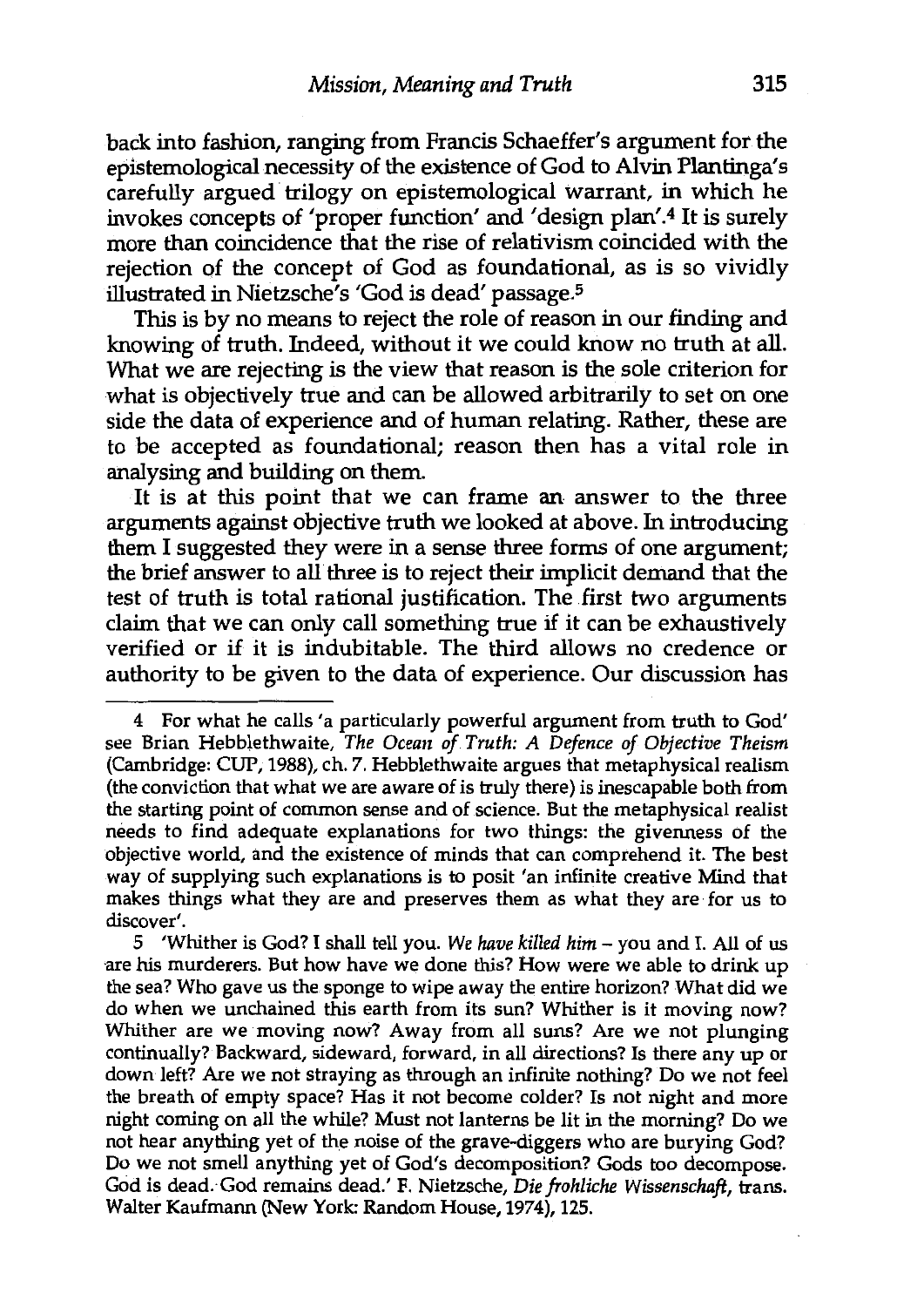shown the flaw in all these approaches: they allow reason, particularly in the form of the demand for full logical demonstration, to be the sole arbiter of what can be true.

Relativism is untenable; we can live as rational human beings in the world only by accepting as a foundational presupposition that real objective truth exists, and that human personhood is such (whether by accident or design) that we can and do know it; we live in a relationship with the external world that involves communication between the external world and ourselves. That communication may not always be totally reliable; on a foggy day I may mistake a red post box for a distant bus; but we can be sure of its reliability for the most part since it all fits together into a coherent whole. Indeed, it could be argued that even the small number of cases, so loved of the sceptics, where we are mistaken, helps to establish the reliability of the large majority of the things we hold to be true. Far from being totally gullible, we are aware we may get things wrong, and learn to develop ways of checking and verifying, so as to be able to reject the spurious and identify all the more clearly what is really true.

This brings us back to the first aspect of Paul's proclamation of the truth of the gospel on Mars Hill: that of his appeal to revelation. When he claimed, 'What you worship as something unknown I am going to proclaim to you', he was presumably drawing on the whole range of God's self-disclosure, from the law and the prophets and the story of Israel to the day on the road to Damascus when God revealed himself specifically to Saul of Tarsus. Those who reject revelation as a source of truth generally do so on the grounds that it is something quite other than our normal means of discovering truth. But, on the contrary, a contemporary apologist can well argue that all truth is received in a sense by revelation, whether it is a red shape looming up out of the mist and revealing itself to be a double decker bus, or getting to know a person through a developing friendship, or the communication of ideas and information by spoken or written word. Once we have rejected relativism, we are able to look on each of these experiences as an external objective reality communicating objective truth to us. Why should we view the concept of God revealing himself or his truth to us as something very different?

Of course, we will have to concede that, as with ordinary experience, we may be mistaken when confronted with something that claims to be a revelation. But that is not a problem for the concept of revelation. If we are able to say, 'At first  $\overline{I}$  thought it was a post box, but when it got closer I realised it was a bus', Paul had every right to say, 'At first I thought Jesus was an impostor, but on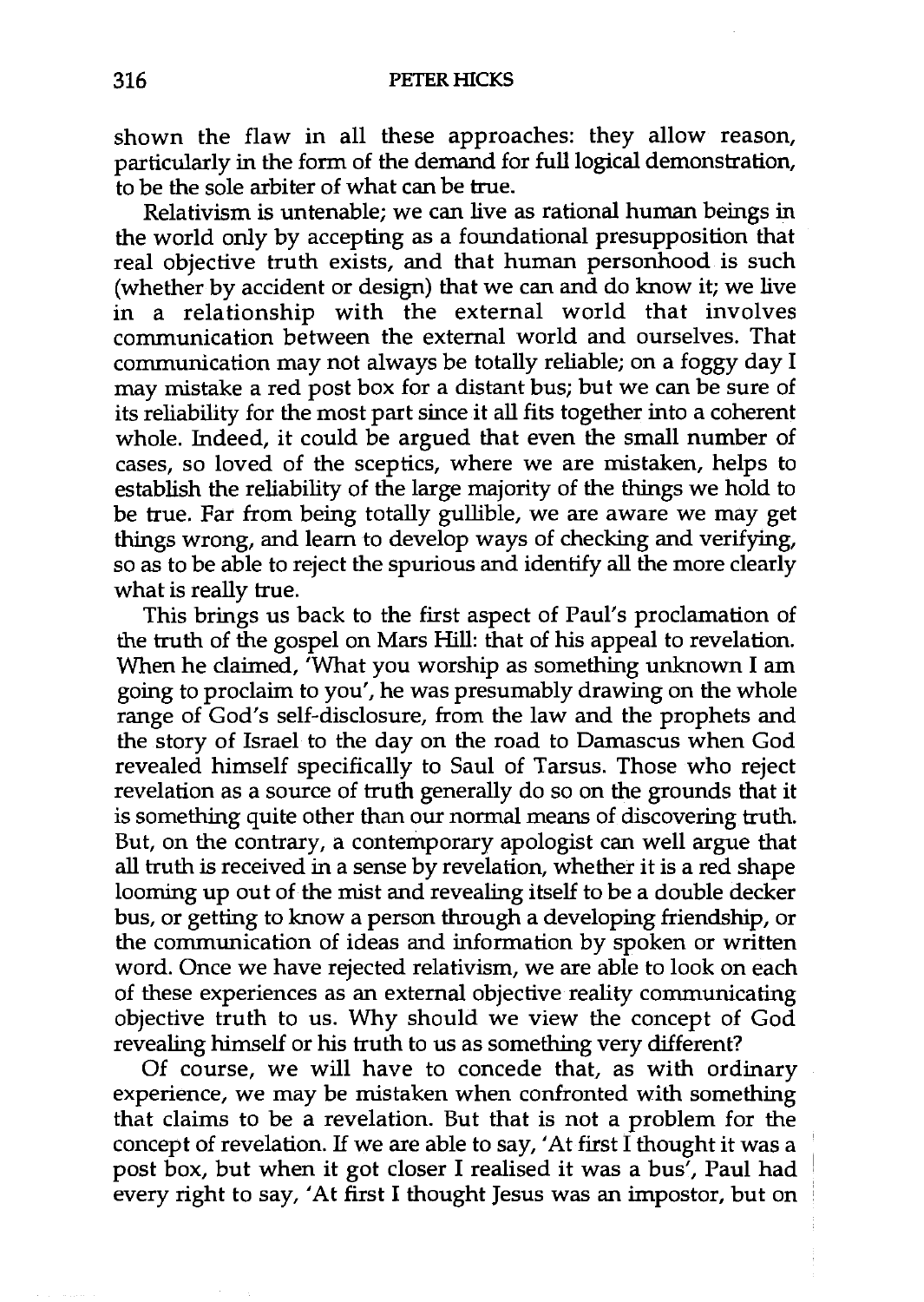the Damascus road I realised he was the Christ'; or, indeed, if his interpretation of the Damascus road experience failed to stand up to the test of time: 'I thought that was a revelation of the Christ, but now I realise it was a hallucination.' Claims to be revelation, like all the data of experience, need to be checked; but this by no means invalidates the use of such claims in our proclamation of the gospel.

Revelation is communication; all communication involves revelation. Whether we are saying 'Fire!' or 'LBC is in London' or 'Jesus rose from the dead' we are necessarily presupposing that there is a real objective world about which we have something 'revelatory' to say. We experience it, relate to it, and understand it in a certain way; as we do so it makes sense, it works, and it provides sufficient grounds for us to be convinced that our statement is objectively true. Because we believe in an integrated consistent universe we are also convinced that it will work in the same way for others as they experience, relate and understand as we do. Our statement calls on them to accept this; it is an invitation to them to react to the statement in the way we are reacting: running from the house, catching the Underground from Baker Street, or bowing in worship. The statement does not compel the appropriate reaction, but, provided we are being honest, we would only make the statement if we were convinced that there were sufficient grounds to justify the reaction.

We have moved away, then, from the demand for rational justification of the statement, or for empirical proof of its truth, to a much more personal concept centred on relationships and experience. Necessarily, concepts like 'persons', 'relationships' and 'experience' are a lot less clear cut than our usual understanding of rational justifications and empirical proofs. An invitation to a person to react to a statement is necessarily open ended; they may choose not to react and so in effect reject the truth of what we are saying. But, again, that is part of what it means to be human. We have the right to ignore the cry of 'Fire!' and get burnt.

It is at this point we can pick up the second major apologetic tool Paul used on Mars Hill: the truth of the resurrection. For him this was both a historical event, and much more than a historical event. His own encounter with the risen Christ clearly did something for him that arguments about the empty tomb failed to do. Here is experience and relationship with a vengeance! I find it hard to picture Paul preaching the resurrection simply in detached historical terms. His proclamation was not just facts about the resurrection; it was the heralding of the risen Christ; to some, maybe, a fragrance of life, and to others a stink of death; but, supremely, the existential